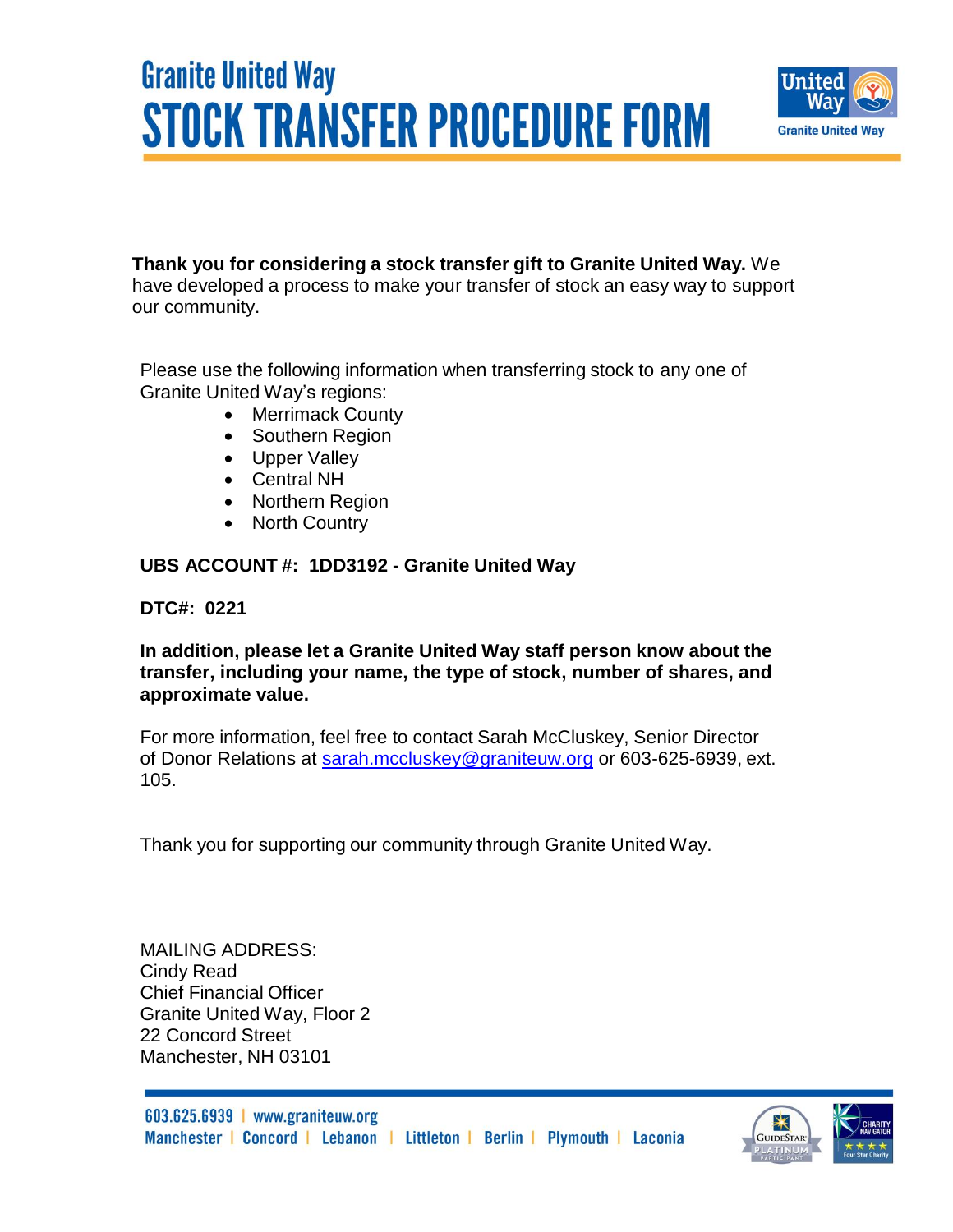# THE IRA CHARITABLE ROLLOVER— AN EASY WAY TO HELP OUR CAUSE



If you are 70½ or older, rather than simply take an IRA withdrawal this year, you can direct your IRA administrator to distribute a gift from your IRA to our organization. Any amount you transfer counts against your Required Minimum Distribution, and you can direct up to \$100,000 to your favorite causes this year.

## HOW THE REQUIRED MINIMUM DISTRIBUTION (RMD) WORKS

- Once IRA owners reach age 70½, they must take a withdrawal from their IRA each year. This is known as the Required Minimum Distribution (RMD). The RMD requires the IRA owner to withdraw a certain amount based on the owner's age and the balance of the IRA.
- The RMD from a traditional IRA is subject to income tax. The RMD can push some IRA owners into a higher tax bracket.

### SEE YOUR GENEROSITY IN ACTION

There is a popular gift option that allows you to make a gift from your IRA directly to charity. It is called the **IRA Charitable Rollover**, but you may see it referred to as a **Qualified Charitable Distribution**, or QCD. The **IRA Charitable Rollove**r allows IRA owners to support their favorite causes using pre-tax assets. In addition, the amount of the IRA rollover gift will count against the IRA owner's RMD. With a rollover gift, the distribution to charity is not subject to tax. That's a tax-smart way to give!









#### WHAT ARE THE TAX BENEFITS OF AN IRA ROLLOVER GIFT?

An IRA Charitable Rollover has several significant tax advantages. **It allows you to give up to \$100,000 directly from your IRA to charity using pre-tax assets.** If you do not itemize, or are subject to charitable deduction limits, the IRA rollover still allows you to give in tax-advantaged ways. An IRA rollover gift could also help you avoid income that could push you into a higher tax bracket.